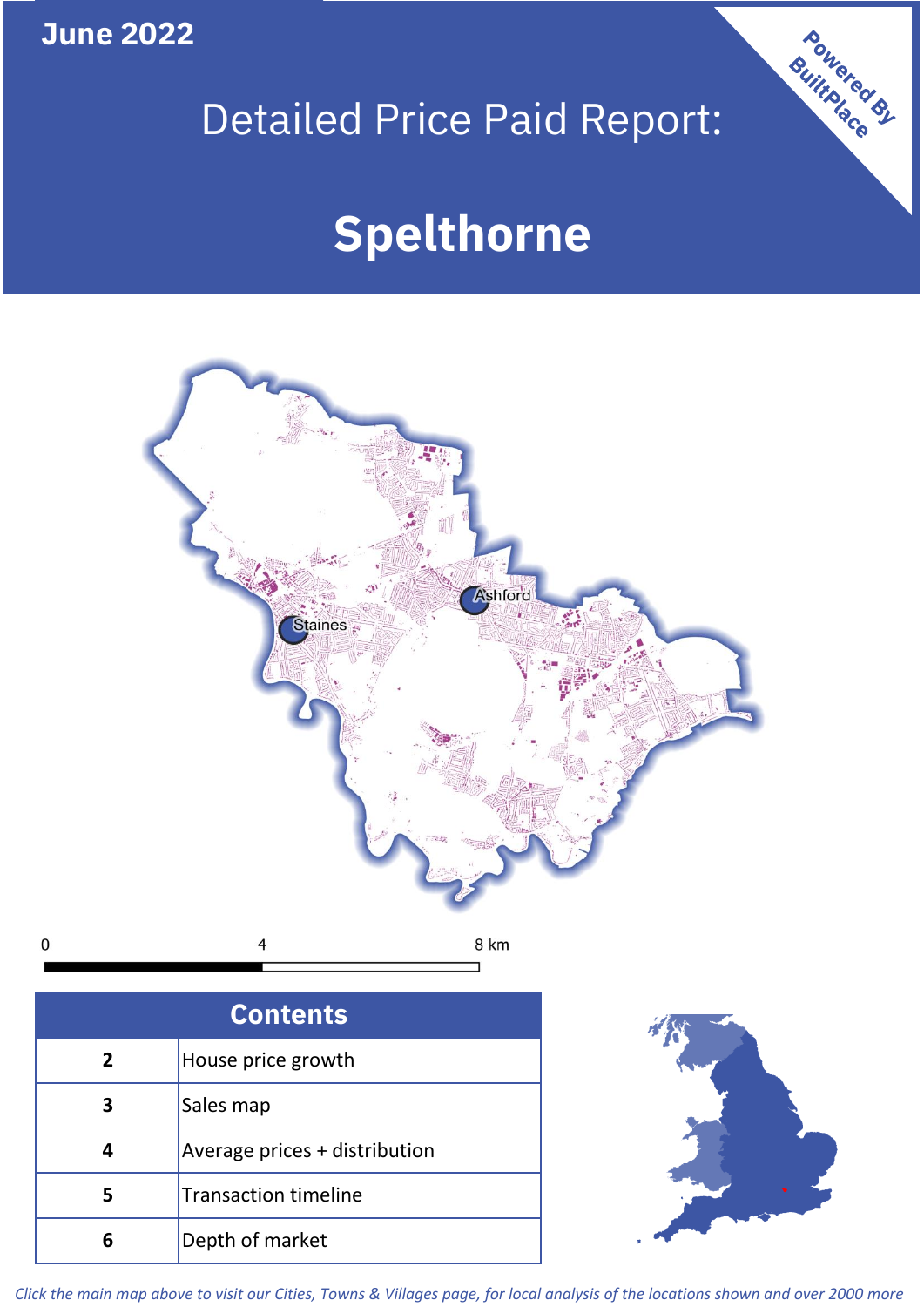#### **Headline Data**

|                     | <b>Current level</b> | 3 month  | <b>Annual</b> | 5 year | 10 year |
|---------------------|----------------------|----------|---------------|--------|---------|
| <b>House prices</b> | £414,530             | 3.8%     | 8.6%          | 11.2%  | 70.4%   |
| <b>Transactions</b> | 1,685                | $-11.3%$ | 26.1%         | 9.1%   | 31.9%   |

## **House Price Growth (April 2022 data)**

#### *Annual Change in House Prices*



House prices in Spelthorne grew by 8.6% in the 12 months to April 2022 (based on 3-month smoothed data). By comparison national house prices grew by 10.7% and prices in the South East grew by 11.5% over the same period.

Spelthorne house prices are now 57.8% above their previous peak in 2007, compared to +60.7% for the South East and +52.9% across England.



#### *Year-To-Date Change in House Prices, December to April*

Local prices have grown by 4.3% in 2022 so far, compared to growth of 2.9% over the same period last year.

#### *Source: OS OpenData; UK House Price Index (Contains HM Land Registry data © Crown copyright)*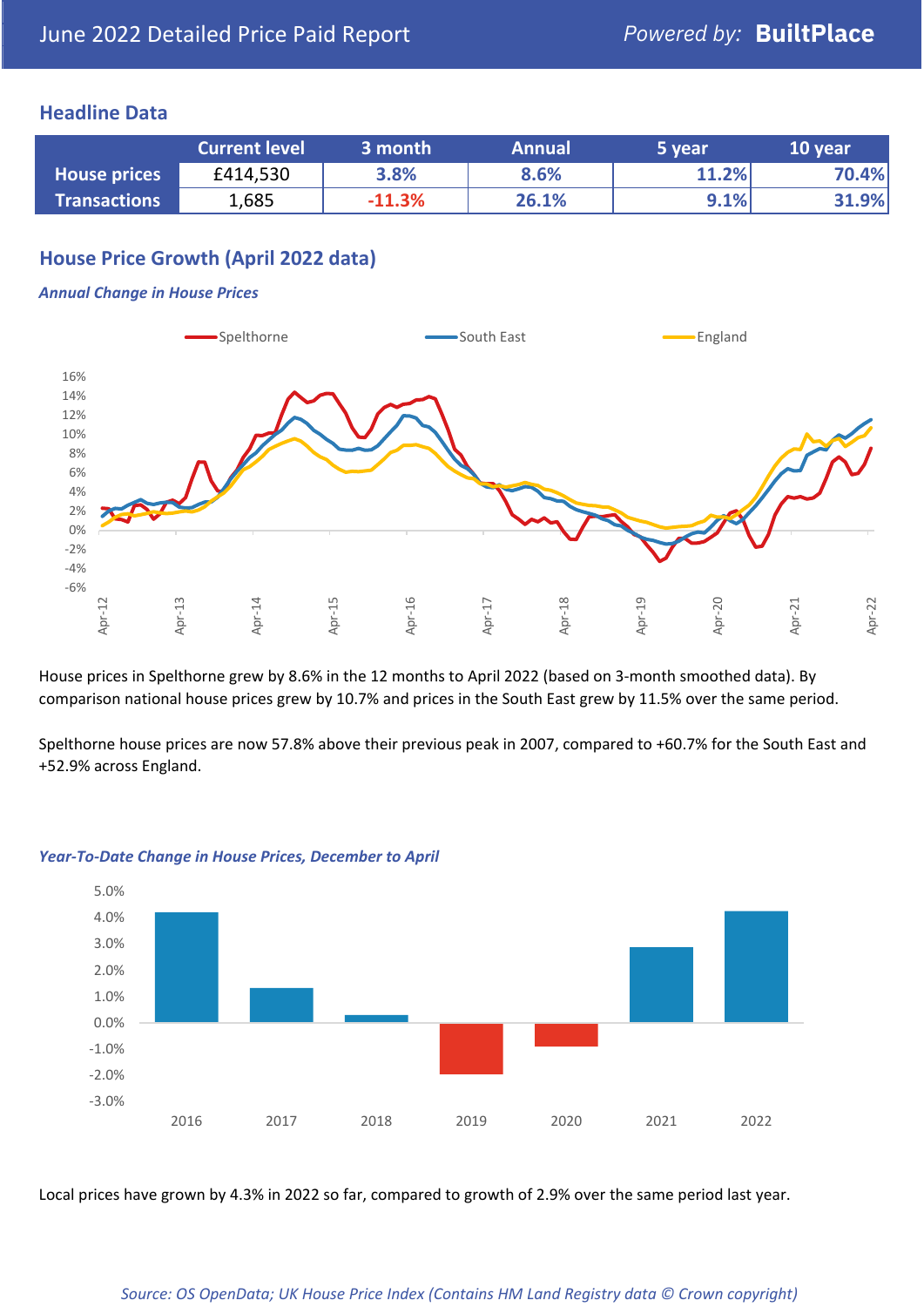## **House Price Map**

*12 months to April 2022*



*Each point is one postcode, coloured by the average value relative to all sales in this local authority (price bands are LA-specific quintiles).*

## **Map Key**

| Min      | <b>Max</b> |                            |
|----------|------------|----------------------------|
| Up to    | £267,000   | 1st quintile / lowest 20%  |
| £267,000 | £377,000   | 2nd quintile               |
| £377,000 | £454,000   | 3rd quintile               |
| £454,000 | £569,000   | 4th quintile               |
| £569,000 | and over   | 5th quintile / highest 20% |
|          |            |                            |

*Source: OS OpenData; UK House Price Index (Contains HM Land Registry data © Crown copyright)*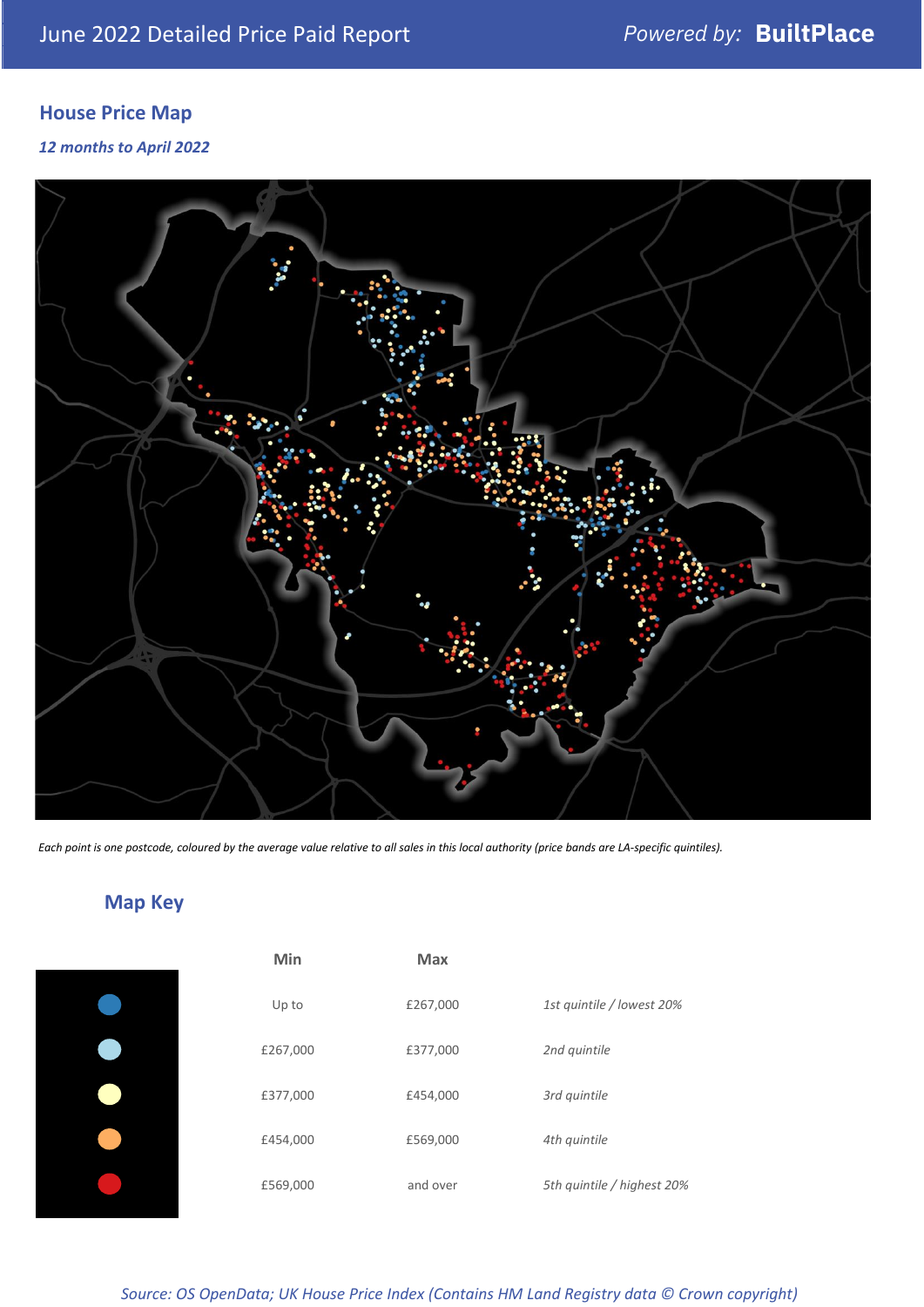## **Average House Price by Property Type**

#### *12 months to April 2022*



|                 | <b>New</b>           | <b>Second hand</b> |  |  |
|-----------------|----------------------|--------------------|--|--|
| <b>Flat</b>     | £155,189             | £263,120           |  |  |
| <b>Terraced</b> | No recorded<br>sales | £422,919           |  |  |
| Semi-detached   | No recorded<br>sales | £495,228           |  |  |
| <b>Detached</b> | No recorded<br>sales | £701,511           |  |  |

## **House Price Distribution by Year**

*All properties, by price band and calendar year (2020 = year to date)*

|                    | 1997 | 2002 | 2007 | 2012 | 2017 | 2019 | 2020 |
|--------------------|------|------|------|------|------|------|------|
| <b>Under £100k</b> | 64%  | 6%   | 2%   | 2%   | 0%   | 0%   | 0%   |
| £100-200k          | 32%  | 58%  | 26%  | 21%  | 3%   | 7%   | 4%   |
| E200-300k          | 3%   | 26%  | 45%  | 48%  | 23%  | 17%  | 18%  |
| £300-400k          | 0%   | 6%   | 16%  | 17%  | 30%  | 22%  | 16%  |
| £400-500k          | 0%   | 2%   | 6%   | 7%   | 24%  | 26%  | 24%  |
| <b>£500k-1m</b>    | 0%   | 1%   | 4%   | 5%   | 19%  | 26%  | 36%  |
| £1-2m              | 0%   | 0%   | 0%   | 0%   | 1%   | 2%   | 2%   |
| <b>Over £2m</b>    | 0%   | 0%   | 0%   | 0%   | 0%   | 0%   | 0%   |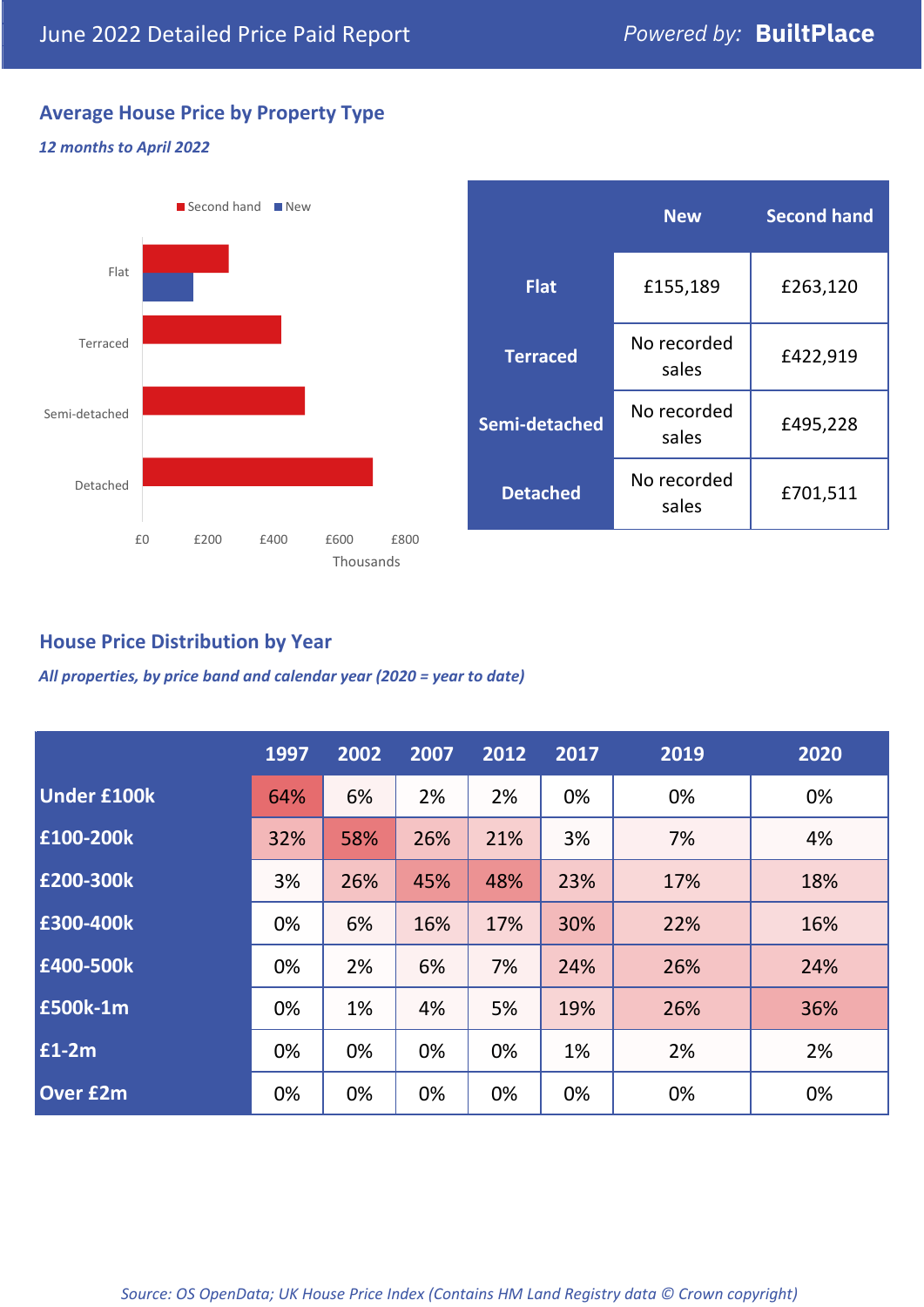## **Transactions (February 2022 data)**

*Annual Transactions, Indexed (2001-05 average = 100)*



There were 1,685 transactions in Spelthorne during the 12 months to February 2022. This is 80% of the average from 2001-05 and suggests activity is below pre-downturn levels.

Transactions in Spelthorne have fallen by 10.5% since 2014, compared to changes of -9.9% for South East and -7.7% for England.



#### *Cash and New Build Sales as % of Total, by Year*

*Note: The data on this page EXCLUDES transactions identified as transfers under a power of sale/repossessions, buy-to-lets (where they can be identified by a mortgage), and transfers to non-private individuals - i.e. it comprises only Land Registry 'A' data.*